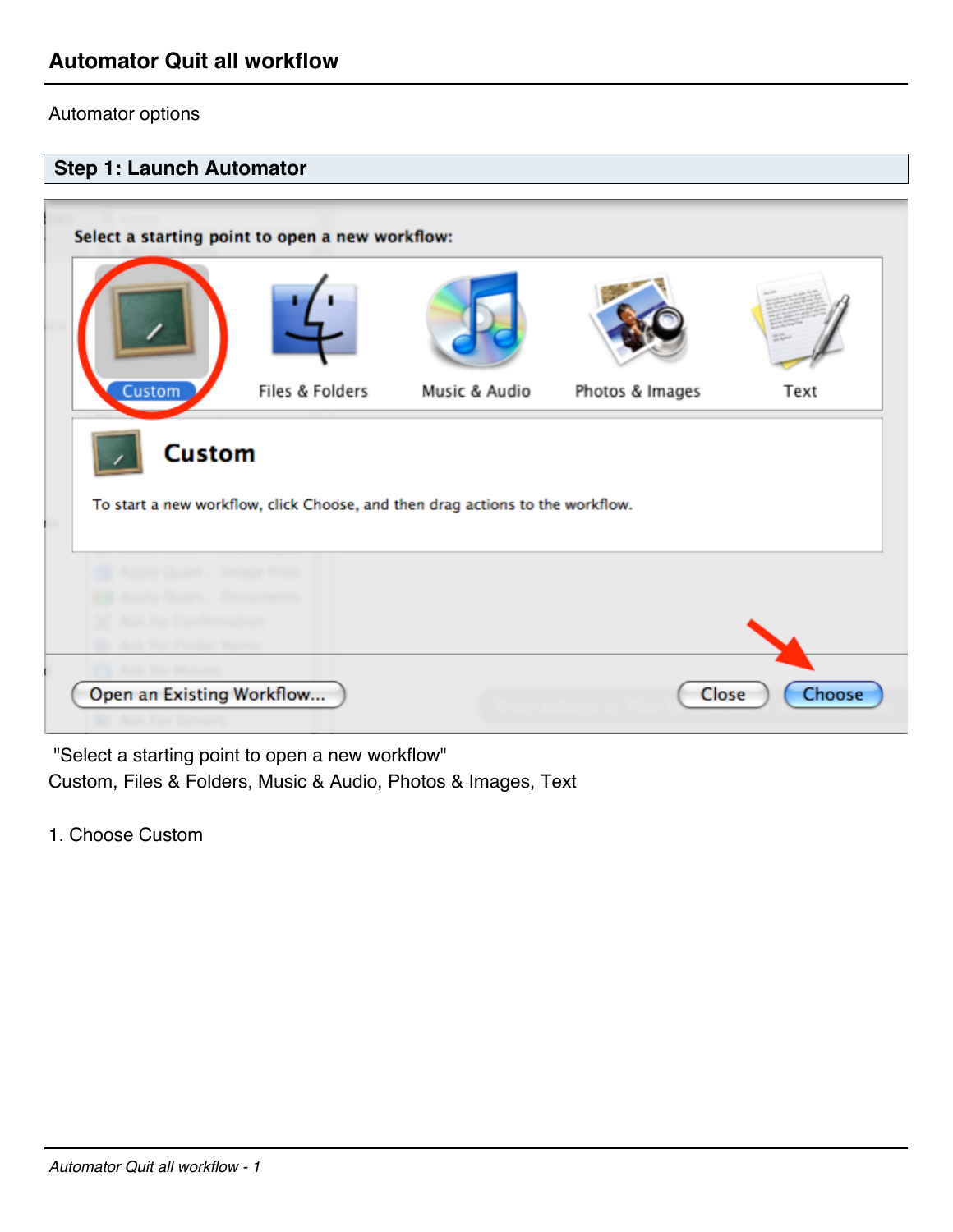

- 1. Type "quit" into the search menu
- 2. Select "Quit all applications" click and drag to the workflow window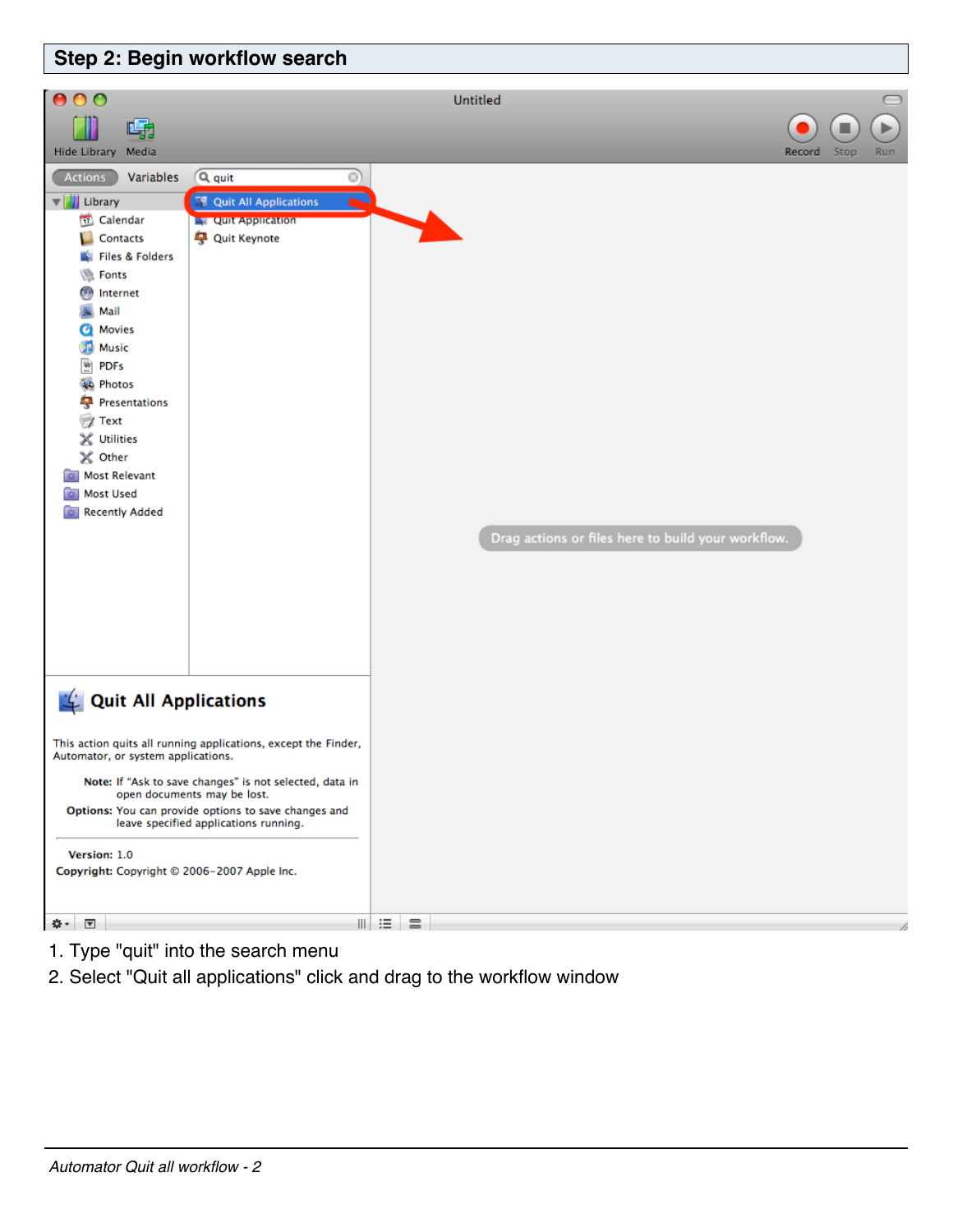

This panel allows you to customize automator to NOT close certain applications you may want to review before doing so. This may be handy for graphics editors with Adobe applications. This is optional though and because you can select the box "Ask to save changes" I tend to keep this empty and haven't experienced any problems.